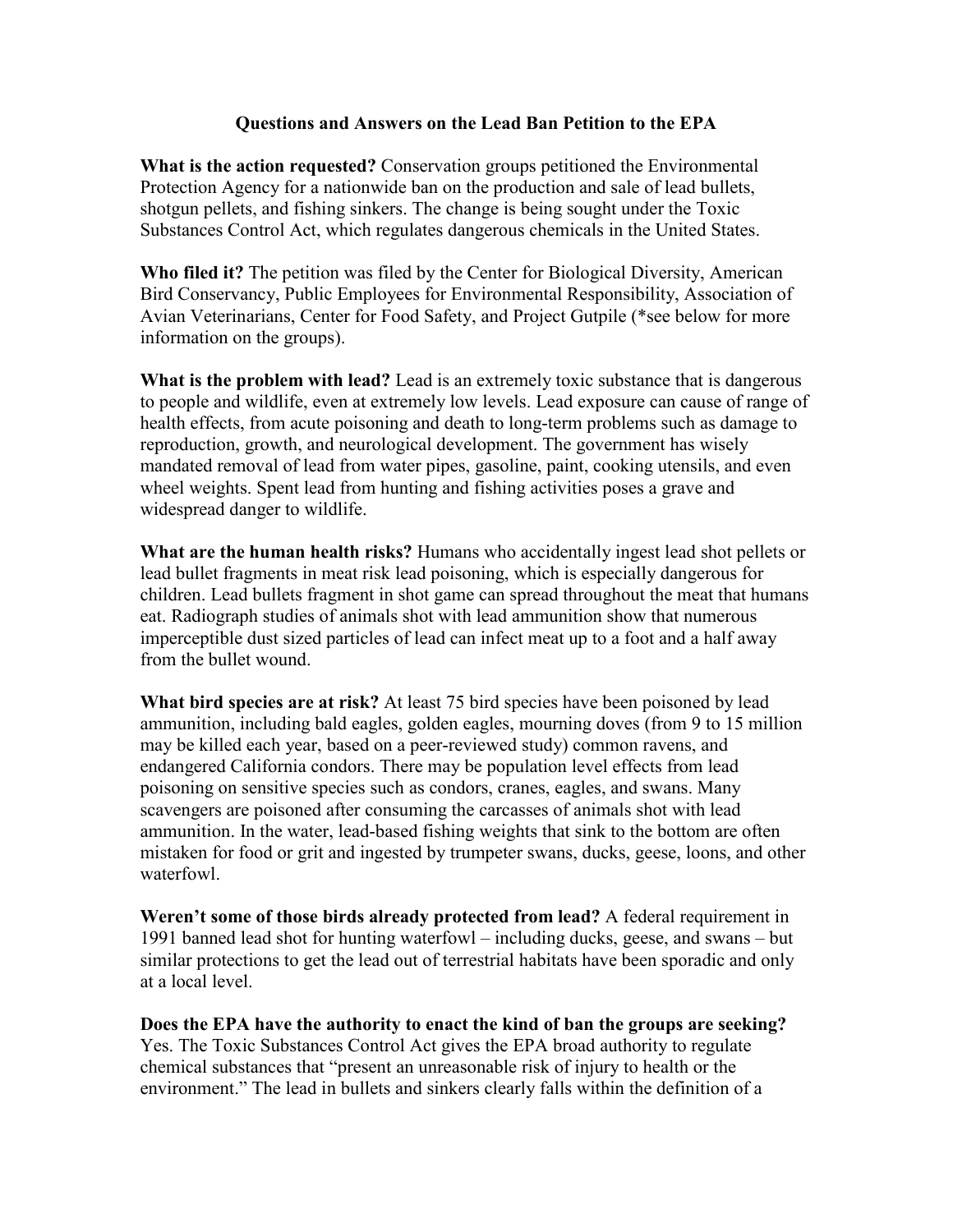"chemical substance." Specific steps the EPA can take include regulating the manufacture and use of certain substances. The EPA has already declared that lead is a toxic substance and taken steps to remove it from other areas. EPA is permitted to regulate the toxic components of ammunition, but is not allowed to regulate firearms or the manufacture and sale of ammunition.

### **Do we know that lead from ammunition and fishing sinkers is the source of lead**

**harming wildlife?** Yes. The science linking lead ammunition and fishing tackle to lead poisoning in numerous wildlife species is clear and extensive. In 2007, 44 prominent scientists joined to state their support for the "robust chain of evidence" linking lead ammunition to lead exposure in California condors. A 2008 Blue Ribbon Panel convened by the American Ornithologist's Union reached the same conclusion, and forensic evidence since then has solidified the link. Other scavengers face similar exposure, and studies continue to show lead poisoning in a wide range of birds and even mammals.

### **If the evidence is so clear on this issue, why is there opposition to it?**

Unfortunately, naysayers will remain for whom no amount of scientific evidence will be sufficient, who will continue to dispute good science and propose other possible sources of lead that have been disproven. One misleading argument has been that regulating lead is a backdoor method to ban guns (which it is not), rather than getting the toxic lead out of the environment.

**Aren't voluntary measures and hunter education enough?** Hunters who already shoot non-toxic ammunition should be given credit for helping to reduce lead poisoning of wildlife, but voluntary efforts and local bans on lead have major limitations: lead ammo remains readily available and is still cheaper than non-lead alternatives; even low amounts of noncompliance have been shown to cause major harm; and different requirements between hunting zones and states complicate enforcement and compliance.

**Won't this impede hunting and fishing and hurt local economies**? No! The costs of ammunition and fishing tackle are typically a tiny fraction of the total that hunters and anglers spend on their sport. States that have already banned shotgun ammunition for hunters and lead fishing gear for anglers have successfully made the transition to nontoxic products and continue to have active hunting and fishing communities. A full line of non-toxic replacement products are available. Regulatory action will spur increased demand and availability, and as subsequent production costs fall, non-toxic ammunition and fishing tackle will likely become less expensive.

# **Will this action inhibit my ability to hunt or fish?**

No! You will hunt or fish the way you always have, but with non-toxic ammunition or tackle. You will be able to purchase guns and ammunition from the same places and in the same way, and use them in the same manner. You will have the same access to your traditional hunting and fishing areas, and experience no change in your ability to hunt or fish.